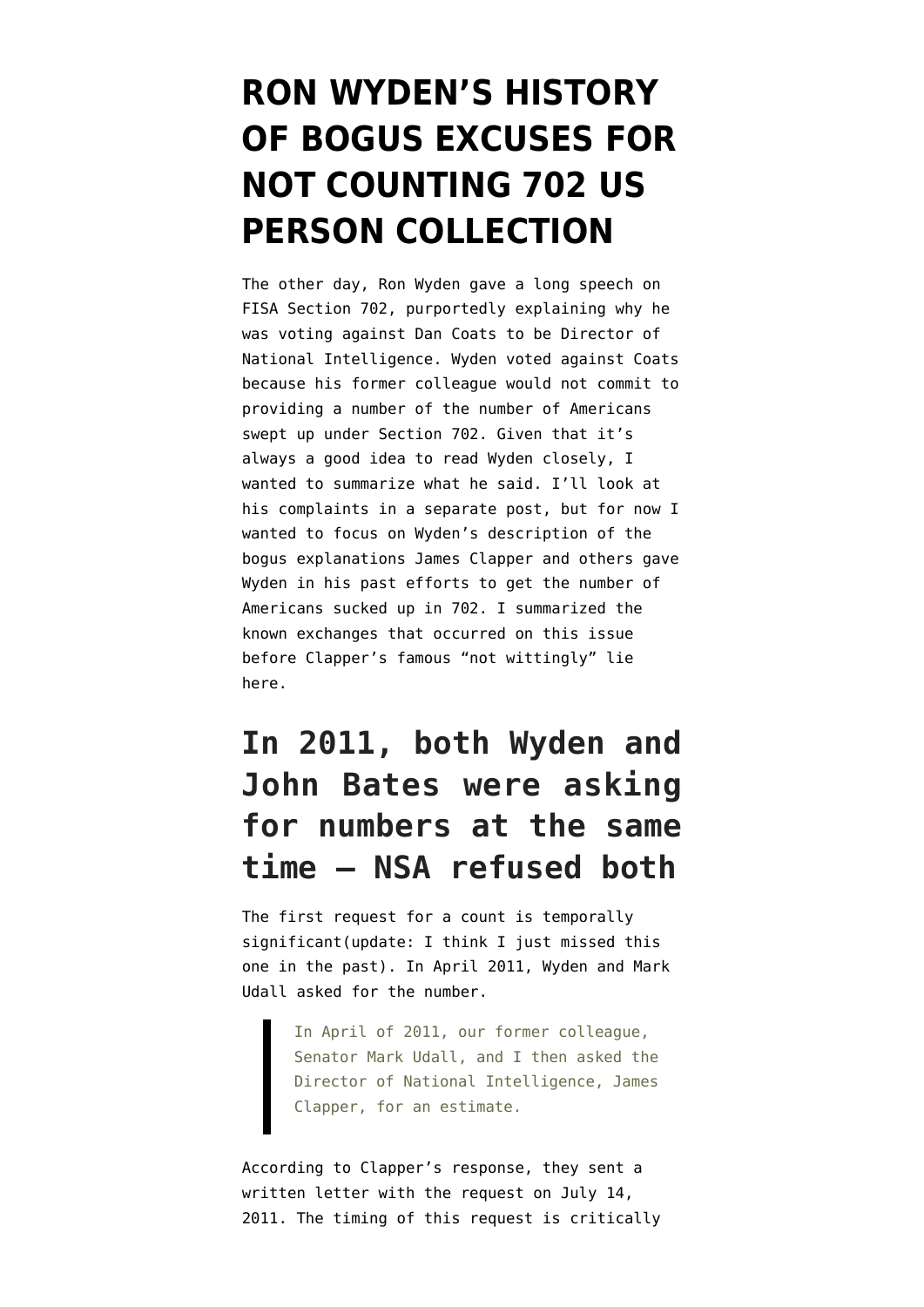important because it means Wyden and Udall made the request during the period when NSA and FISA Judge John Bates were discussing the upstream violations (see [this post](https://www.emptywheel.net/2013/10/13/the-2011-disclosures/) for a timeline). As part of that long discussion Bates had NSA do analysis of how often it collected US person communications that were completely unrelated to a targeted one (MCTs). Once Bates understood the scope of the problem, he asked how many US person communications it collected that were a positive hit on the target that were the only communication collected (SCTs).

But the timing demands even closer scrutiny. On July 8, John Bates went to DOJ to express "serious concerns" — basically, warning them he might not be able to reauthorize upstream surveillance. On July 14 — the same day Wyden and Udall asked Clapper for this information — DOJ asked Bates for another extension to respond to his questions, promising more information. Clapper blew off Wyden and Udall's request in what must be record time — on July 26. On August 16, DOJ provided their promised additional information to Bates. That ended up being a count of how many Americans were affected in MCTs.

That means Clapper claimed he couldn't offer a number even as NSA was doing precisely the kind of count that Wyden and Udall wanted, albeit for just one kind of 702 collection. And, as Wyden suggested in his speech, Clapper's answer was non-responsive, answering how many US persons had their communications reviewed, rather than how many had their communications collected.

> In July of that year, the director wrote back and said, and I quote, it was not reasonably possible to identify the number of people located in the United States whose communications may have been reviewed under the authority of the Foreign Intelligence Surveillance Act. He suggested reviewing the classified number of disseminated intelligence reports containing a reference to a U.S.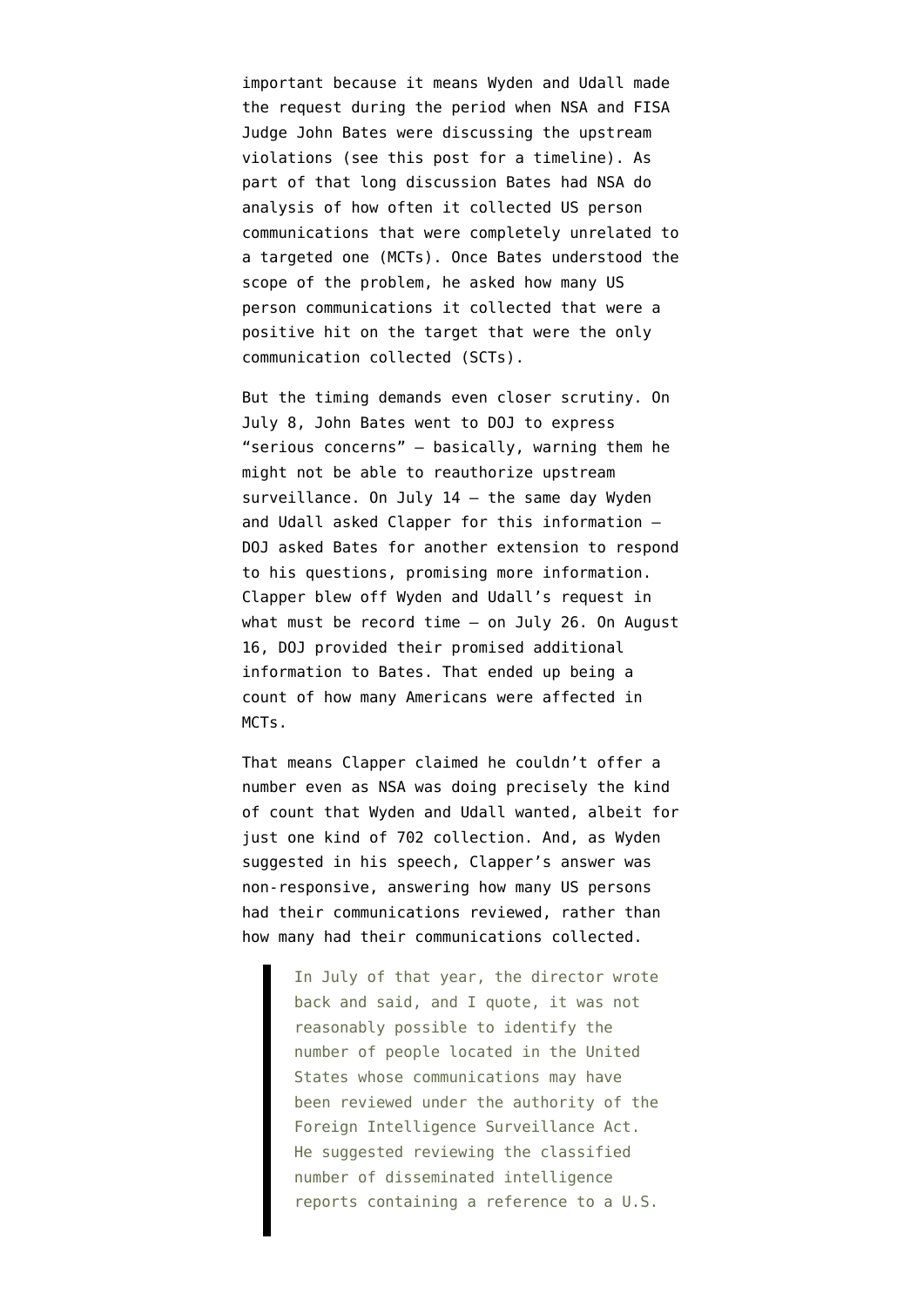Person, but that is very different than the number of Americans whose communications have been collected in the first place. And that's what this is all about.

Then, after the government presented the information on how many US persons were collected via MCTs to Bates in August, Bates asked them to go back and count SCTs.

NSA refused.

Both FISC and members of SSCI were asking for this information in the same time period, and NSA refused to provide the count.

Since NSA wouldn't help him, Bates [invented](https://www.emptywheel.net/2013/10/13/the-nsa-refuses-to-reveal-all-the-domestic-content-it-refuses-to-count/) an estimate himself, calculating that some 46,000 entirely domestic communications were collected under upstream collection each year.

> NSA's manual review focused on examining the MCTs acquired through NSA's upstream collection in order to assess whether any contained wholly domestic communications. Sept. 7, 2011 Hearing Tr. at 13-14. As a result, once NSA determined that a transaction contained a single discrete communication, no further analysis of that transaction was done. See Aug. 16 Submission at 3. After the Court expressed concern that this category of transactions might also contain wholly domestic communications, NSA conducted a further review. See Sept. 9 Submission at 4. NSA ultimately did not provide the Court with an estimate of the number of wholly domestic "about" SCTs that may be acquired through its upstream collection. Instead, NSA has concluded that "the probability of encountering wholly domestic communications in transactions that feature only a single, discrete communication should be smaller — and certainly no greater — than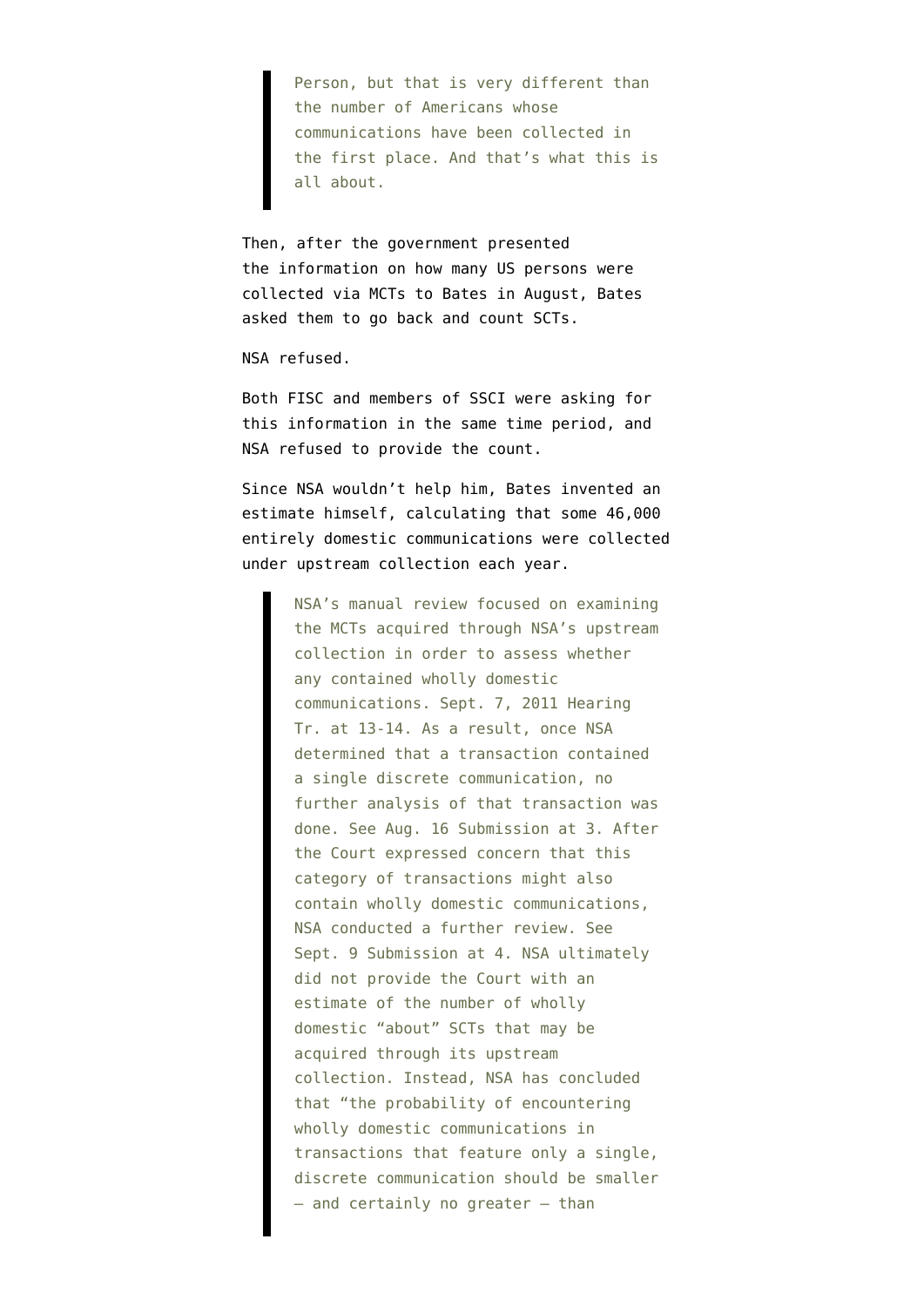potentially encountering wholly domestic communications within MCTs." Sept. 13 Submission at 2.

The Court understands this to mean that the percentage of wholly domestic communications within the universe of SCTs acquired through NSA's upstream collection should not exceed the percentage of MCTs within its statistical sample. Since NSA found 10 MCTs with wholly domestic communications within the 5,081 MCTs reviewed, the relevant percentage is .197% (10/5,081). Aug. 16 Submission at 5.

NSA's manual review found that approximately 90% of the 50,440 transactions in the same were SCTs. Id. at 3. Ninety percent of the approximately 13, 25 million total Internet transactions acquired by NSA through its upstream collection during the six-month period, works out to be approximately 11,925,000 transactions. Those 11,925,000 transactions would constitute the universe of SCTs acquired during the six-month period, and .197% of that universe would be approximately 23,000 wholly domestic SCTs. Thus, NSA may be acquiring as many as 46,000 wholly domestic "about" SCTs each year, in addition to the 2,000-10,000 MCTs referenced above.

Presumably, Wyden learned that NSA had been doing such a count in October, well after Clapper had given his first non-responsive answer.

## **The 2012 privacy violation claim**

Wyden skips the next request he made, when on May 4, 2012, he and Udall asked the Intelligence Community Inspector General Charles McCullough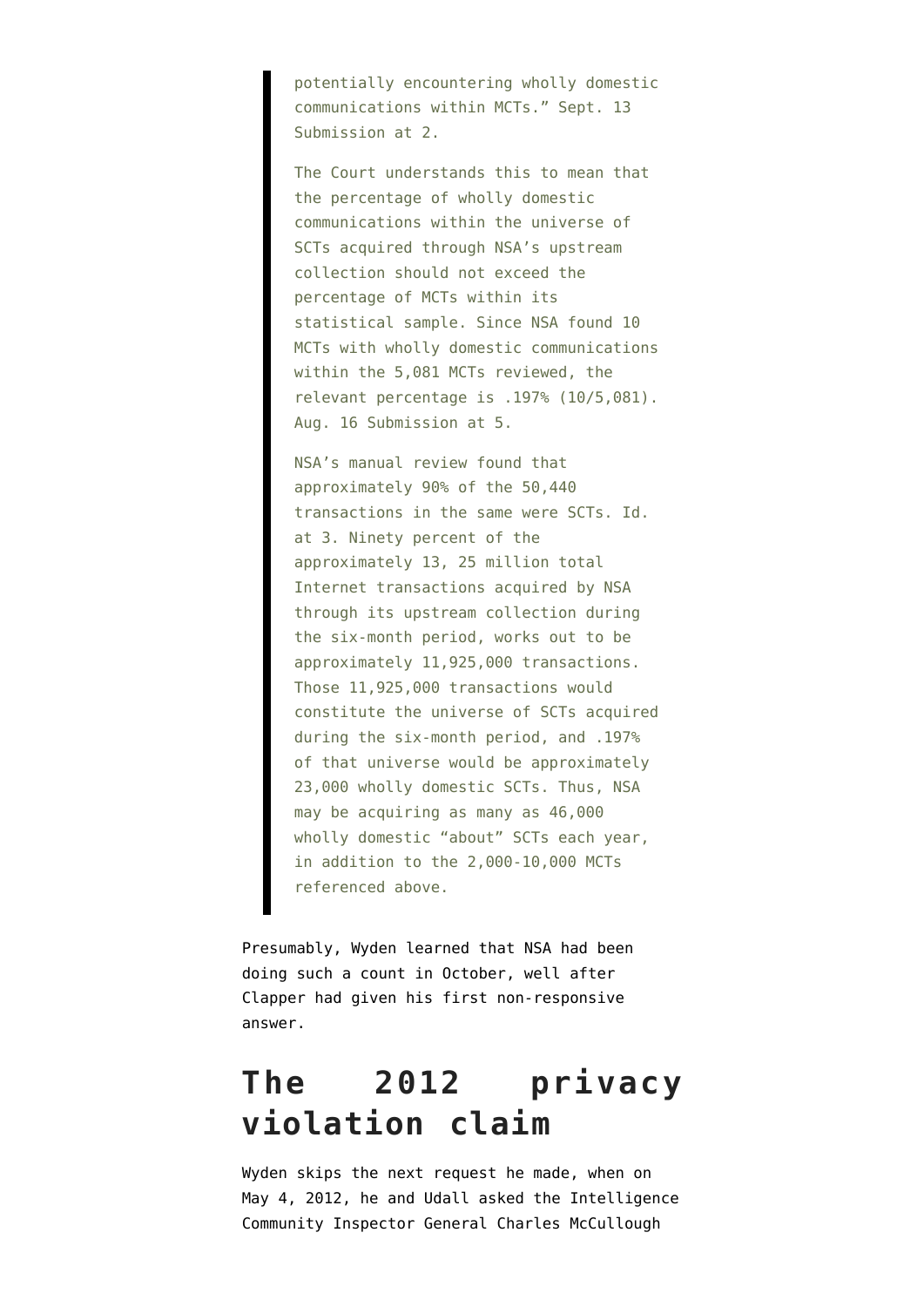for a number (I laid out the timing of the request in [this post](https://www.emptywheel.net/2012/06/19/the-only-independent-reviewer-of-targeting-and-minimization-refuses-to-review-it/)). When they also tried to include language in the FAA reauthorization requiring the IGs to come up with a number, SSCI refused, citing their outstanding request to McCullough. Of course, McCullough did not get back to the Senators with his refusal to do such a count until after the bill had passed out of committee. He [responded](http://www.wired.com/images_blogs/dangerroom/2012/06/IC-IG-Letter.pdf) by saying NSA IG George Ellard didn't have the capacity for such a review, and besides, it would violate the privacy of Americans to find out how much NSA was violating their privacy.

> I defer to his conclusion that obtaining such an estimate was beyond the capacity of his office and dedicating sufficient additional resources would likely impede the NSA's mission. He further stated that his office and NSA leadership agreed that an IG review of the sort suggested would itself violate the privacy of U.S. persons.

#### **Clapper blows off 12 Senators**

In response, Wyden rounded up some privacy minded Senators to sign onto a [letter](http://www.wyden.senate.gov/download/letter-to-dni?inline=google) asking for an estimate of the number. In this week's speech, Wyden noted that he said he'd be willing to take an estimate. He didn't remind his listeners that he and his friends also asked whether such an estimate had been done.

> *Have any entities made any estimates — even imprecise estimates about how many US communications have been collected under section 702 authorities?*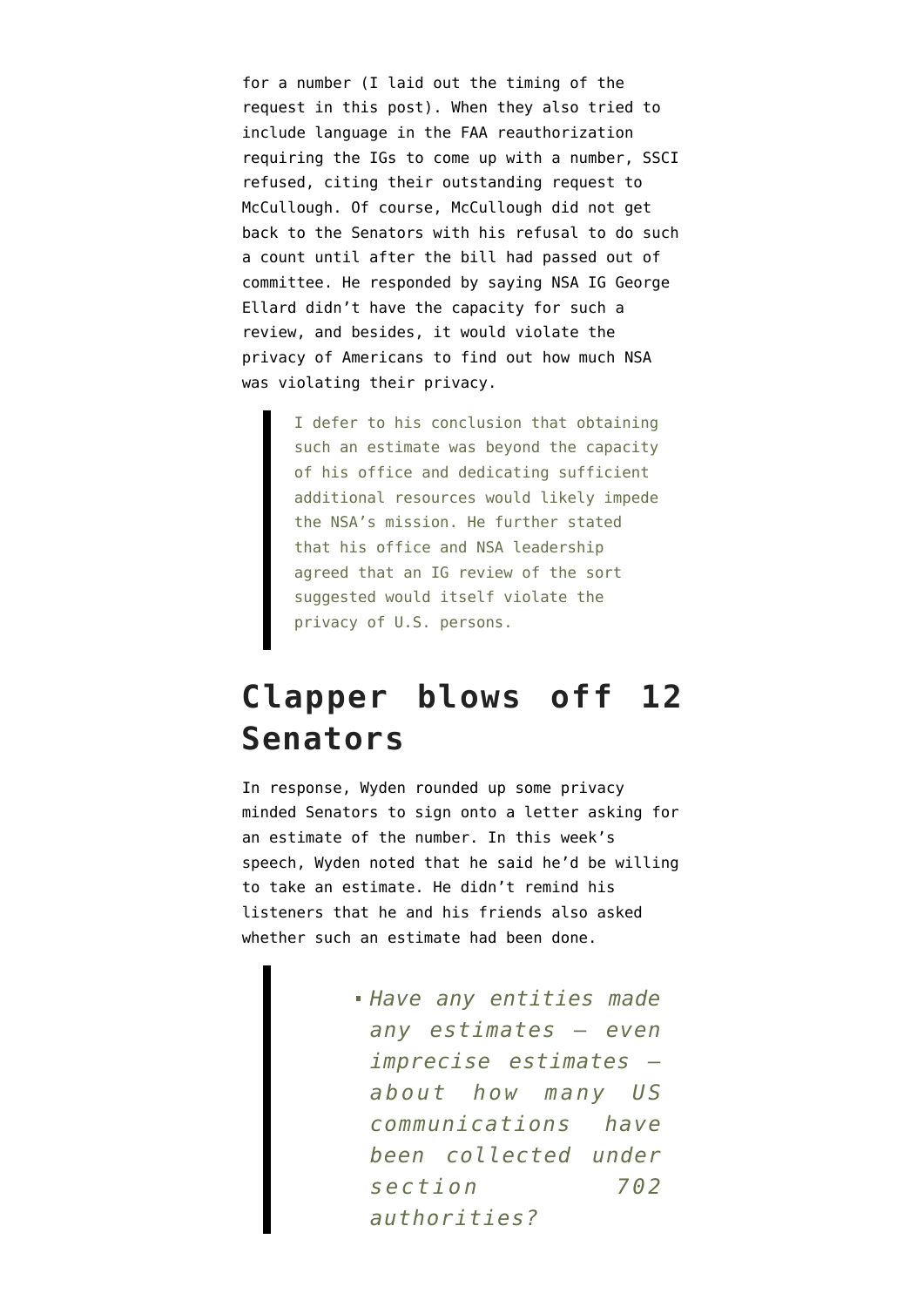The answer to that question  $-$  at least with regards to upstream collection — was yes. NSA had estimated the MCTs and Bates, using their estimate, had made an even rougher estimate of the SCTs. But as I noted [here](https://www.emptywheel.net/2013/10/13/the-nsa-refuses-to-reveal-all-the-domestic-content-it-refuses-to-count/), members of Congress relying on the purported disclosure to Congress about the upstream violations wouldn't know that — or that the upstream violations involved entirely US person collection. As Wyden noted in his speech, Congress didn't get this information before the reauthorized FAA.

We still got no answer. And section 702 was reauthorized without this necessary information.

#### **Clapper's least untruthful answer**

Wyden also doesn't address Clapper's famous March 2013 lie. Since the exposure of the phone dragnet, most discussions have assumed Wyden was probing only about that program. But the question, as asked, absolutely applied to incidental collection.

> Wyden: Does the NSA collect any type of data, at all, on millions, or hundreds of millions of Americans?

Clapper: No sir.

Wyden: It does not?

Clapper: There are cases where they could inadvertently, perhaps, uh, collect, but not wittingly.

Indeed, several of Clapper's [many excuses](https://www.emptywheel.net/2014/01/04/obviously-bogus-clapper-exoneration-attempt-4-0/) claim he was thinking of content when he responded. Even if he were, his *first* answer would still be yes: the NSA collects on so many millions of Americans incidentally that it refuses to count it. But Clapper's "not wittingly" response is almost certainly not a goof, since he gave it after Wyden had provided a day's warning the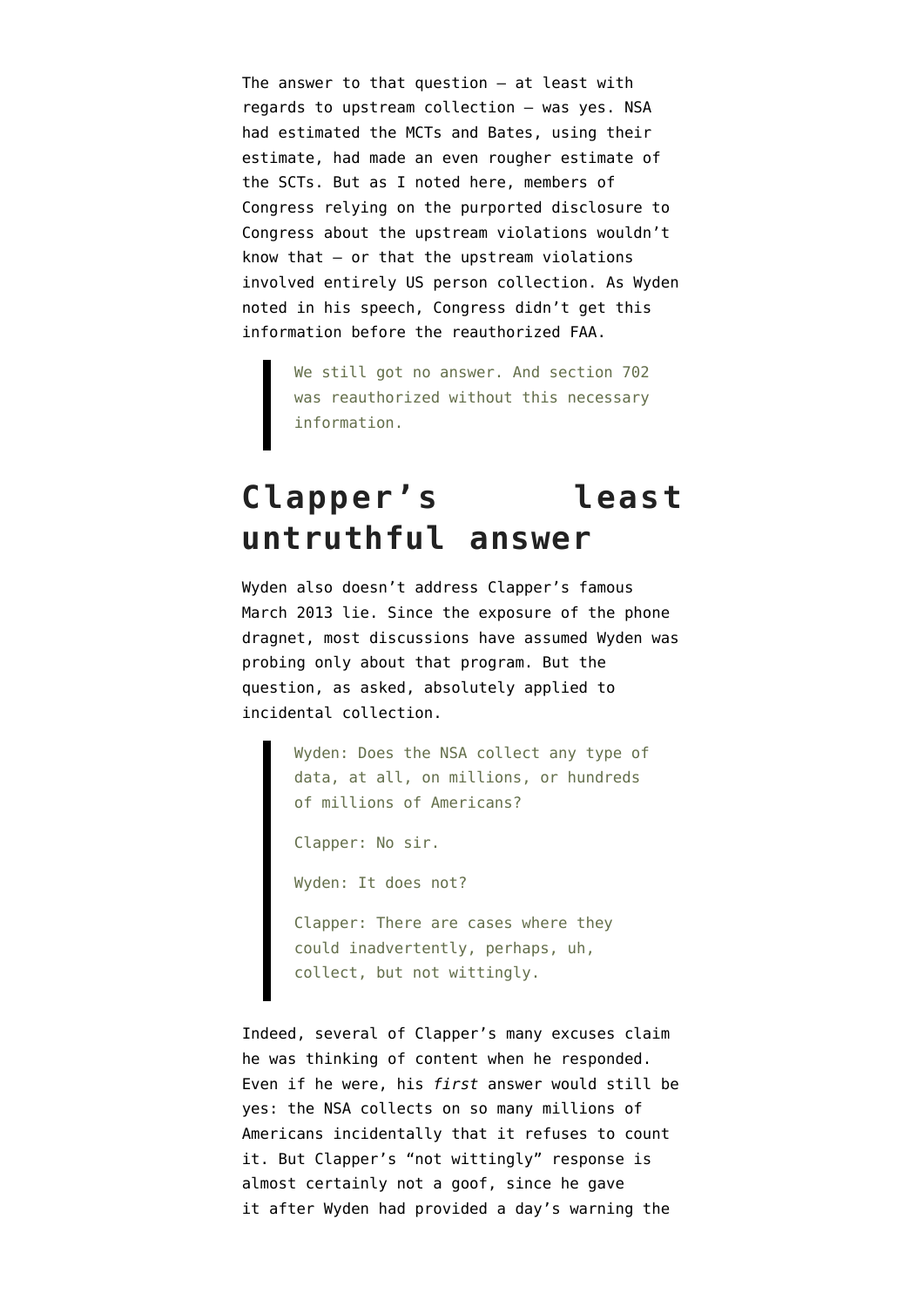question would be asked and after [two different](https://www.emptywheel.net/2013/11/20/john-bates-two-wiretapping-warnings-why-the-government-took-its-internet-dragnet-collection-overseas/) [John Bates' opinions](https://www.emptywheel.net/2013/11/20/john-bates-two-wiretapping-warnings-why-the-government-took-its-internet-dragnet-collection-overseas/) that made it clear that he would forgive the collection of content so long as NSA didn't know about it, but once they knew about it, then it would become illegal. The not wittingly response reinforces my firm belief that the reason the government refuses to count this is because then a great deal of their Section 702 collection would be deemed illegal under those two FISC precedents.

## **Clapper's blow-off becomes Dan Coats' blow-off**

Which is where Wyden brings us up to date, with both house of Congress asking for such a number and — after promises it would be forthcoming not getting it.

> So last year looking at the prospect of the law coming up, there was a renewed effort to find out how many law-abiding Americans are getting swept up in these searches of foreigners. In April 2016 a bipartisan letter from members of the House Judiciary Committee asked the Director of National Intelligence for a public estimate of the number of communications or transactions involving United States persons are collected under section 702 on an annual basis. This letter coming from the House Democrats and Republicans, again asked for a rough estimate. This bipartisan group suggested working with director clapper to determine the methodology to get this estimate.

In December there were hints in the news media that something might be forthcoming, but now we're here with a new administration considering the nomination of the next head of the intelligence community who has said that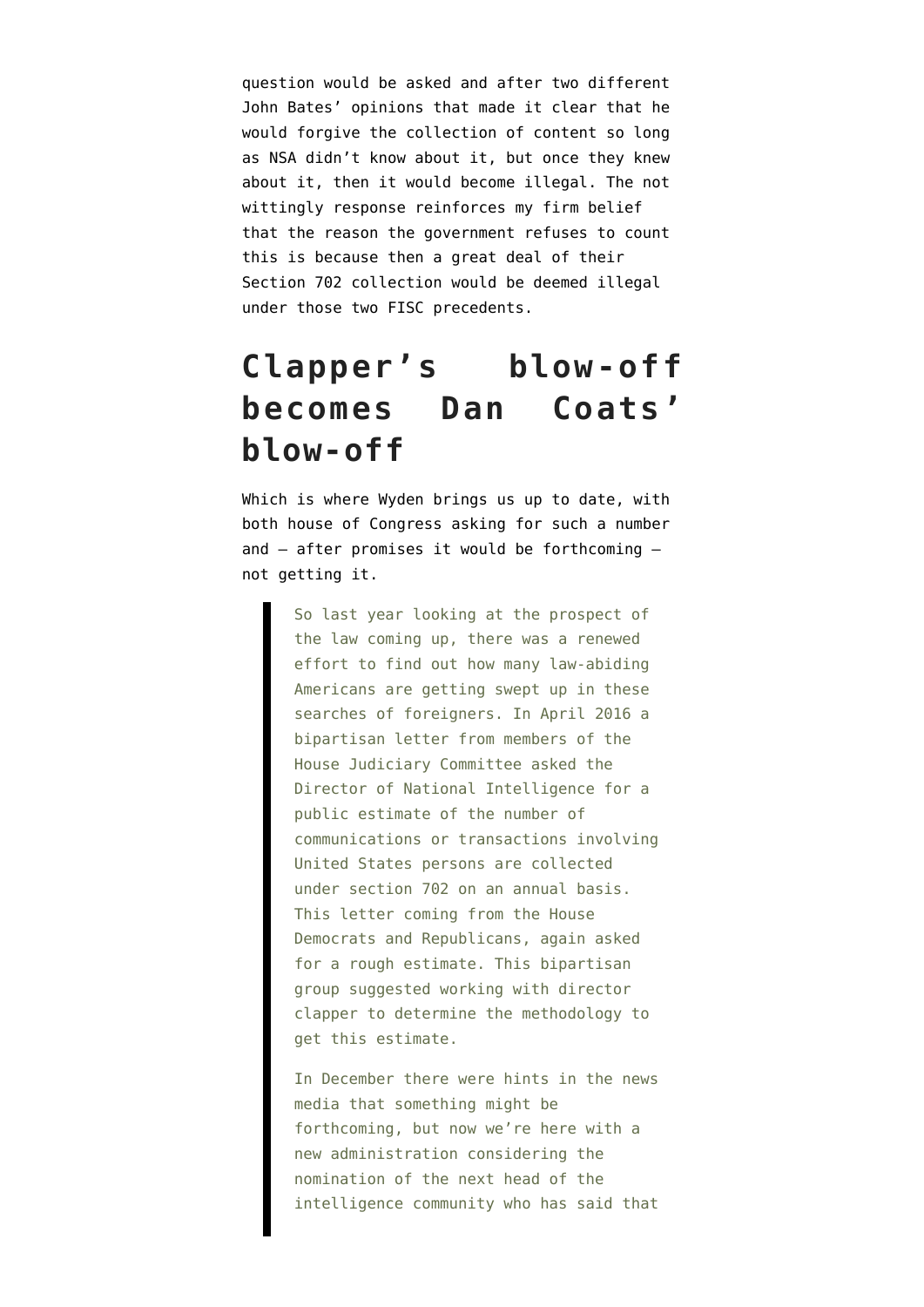reauthorizing section 702 is his top legislative priority and that there is no answer in sight to the question Democrats and Republicans have been asking for over six years. How many innocent law-abiding Americans are getting swept up in these searches under a law that targets foreigners overseas?

There's one tiny tidbit he doesn't mention here. Coats never answered that he wouldn't provide an answer. Rather, he said he didn't understand the technical difficulties behind providing one (not even after participating in the [2012 vote](https://fas.org/irp/congress/2012_rpt/faa-extend.html) where this was discussed). In his confirmation hearing, Coats explained one reason why he couldn't learn what the technical difficulties were before he was confirmed. When he resigned the Senate, his clearance had lapsed, and during his confirmation process, his new clearance was being processed. That meant that for this — and any other classified question that Coats might want to consider anew — he was unable to get information.

The Senate doesn't seem to care about this serial obstruction, however. Coats was confirmed with an [85-12 vote,](https://www.senate.gov/legislative/LIS/roll_call_lists/roll_call_vote_cfm.cfm?congress=115&session=1&vote=00089) with the following Senators voting against confirmation.

```
Baldwin (D-WI)
Booker (D-NJ)
Duckworth (D-IL)
Gillibrand (D-NY)
Harris (D-CA)
Markey (D-MA)
Merkley (D-OR)
Paul (R-KY)
Sanders (I-VT)
Udall (D-NM)
Warren (D-MA)
Wyden (D-OR)
```
Given how hard the IC is trying to hide this, the actual exposure of US persons must be fairly significant. We'll see whether Congress finds